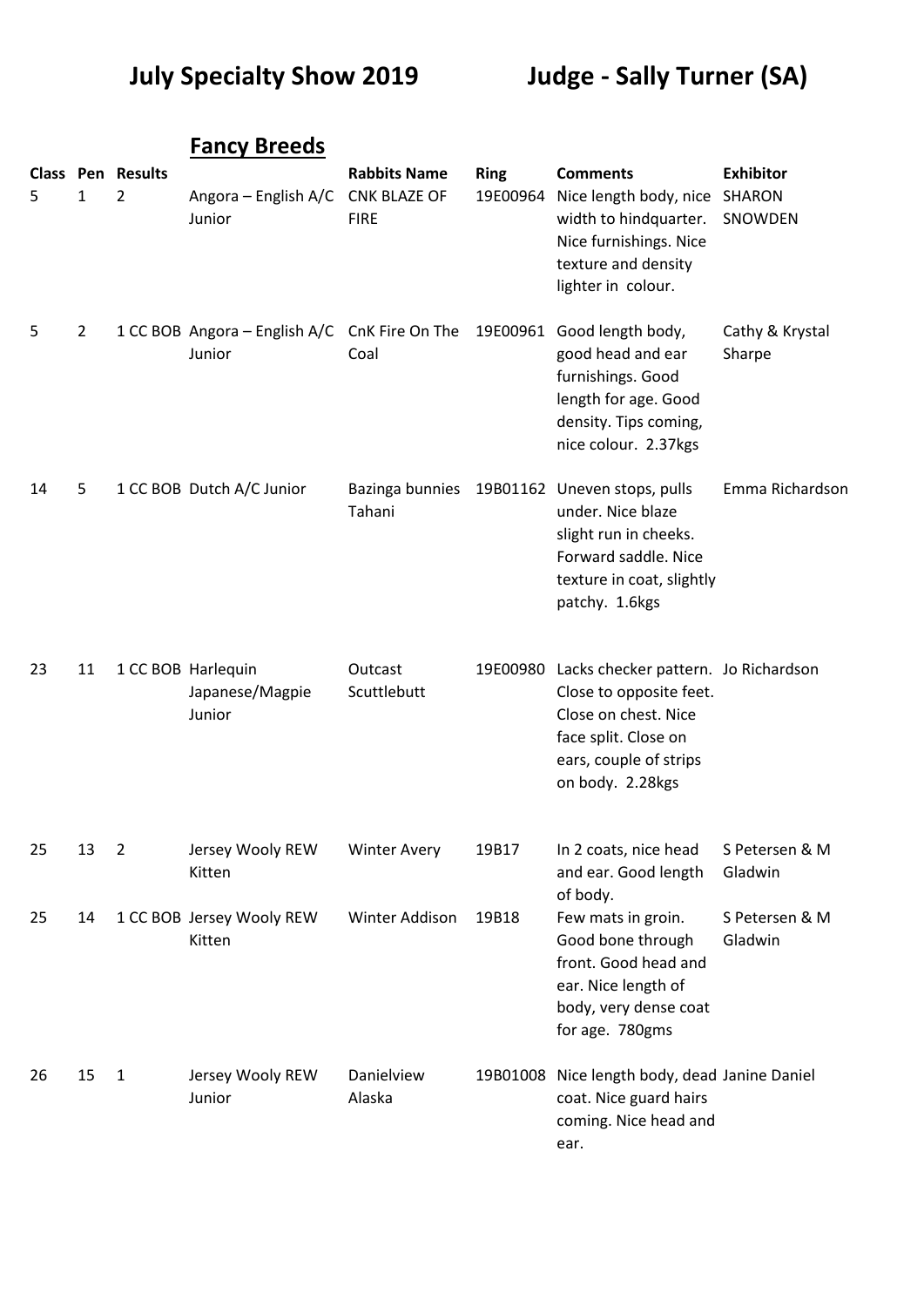| 32 | 21 | 1 CC         | Jersey Wooly Shaded Danielview<br>Junior     | Coaster                            |       | 19B01007 Good head and ear.<br>Good length body,<br>could be wider<br>through hindquarter.<br>In 2 coats, nice<br>shading to face. Good<br>shoulder for age.<br>1.062kgs      | Janine Daniel             |
|----|----|--------------|----------------------------------------------|------------------------------------|-------|-------------------------------------------------------------------------------------------------------------------------------------------------------------------------------|---------------------------|
| 52 | 36 |              | 1 CC BOB Netherland Dwarf<br>Self Kitten     | <b>Winter Alex</b>                 | 19X03 | White nail. Good head S Petersen & M<br>and ear, good width to Gladwin<br>hindquarter. Good<br>colour and coat<br>density. In slight moult<br>today. Good bold eye.<br>520gms |                           |
| 58 | 39 | $\mathbf{1}$ | <b>Netherland Dwarf</b><br><b>Tan Kitten</b> | Winter Ashley                      | 19X04 | Good shoulder, good<br>length to body. Nice<br>density to coat, in<br>moult today. Nice<br>head and ear.                                                                      | S Petersen & M<br>Gladwin |
| 59 | 40 | 1 CC         | <b>Netherland Dwarf</b><br>Tan Junior        | <b>ILL ROGER</b>                   |       | BUNNYSONTHEH 19X00945 Good head, nice ear.<br>Good feel to coat, few MCKECHNIE<br>white hairs. Nice<br>length body, good eye.<br>852gms                                       | S. KENDLE & M.            |
| 61 | 47 | 1 CC         | <b>Netherland Dwarf</b><br>Agouti Kitten     | Emmerson<br>Bellamy                |       | 19X01091 Nice head and ear.<br>Good eye, in 2 coats.<br>Murky definition, nice<br>bone. 604gms                                                                                | Leanne Brown              |
| 62 | 48 | $\mathbf{1}$ | <b>Netherland Dwarf</b><br>Agouti Junior     | Emmerson<br>Davina                 |       | 19X01096 Good bone through<br>front. Nice head and<br>ear, good eye. Nice<br>length body, flattens<br>over hindquarter.                                                       | Leanne Brown              |
| 98 | 68 | 4            | <b>Tri-Colour Dutch</b><br>Junior            | <b>ELEMENTAL</b><br><b>ELECTRA</b> | 19B33 | Good blaze, run in<br>cheeks. Uneven stops,<br>pulls under, lacks<br>opposite markings.<br>Nice width to<br>hindquarter.                                                      | <b>B.MAXWELL</b>          |
| 98 | 69 | 1 BOB        | <b>Tri-Colour Dutch</b><br>Junior            | <b>ELEMENTAL</b><br><b>ANTHEIA</b> | 19B35 | Dirty under, even<br>stops. Forward<br>undercut, even stops.<br>Straight saddle, nice<br>blaze opposite ears.                                                                 | <b>B.MAXWELL</b>          |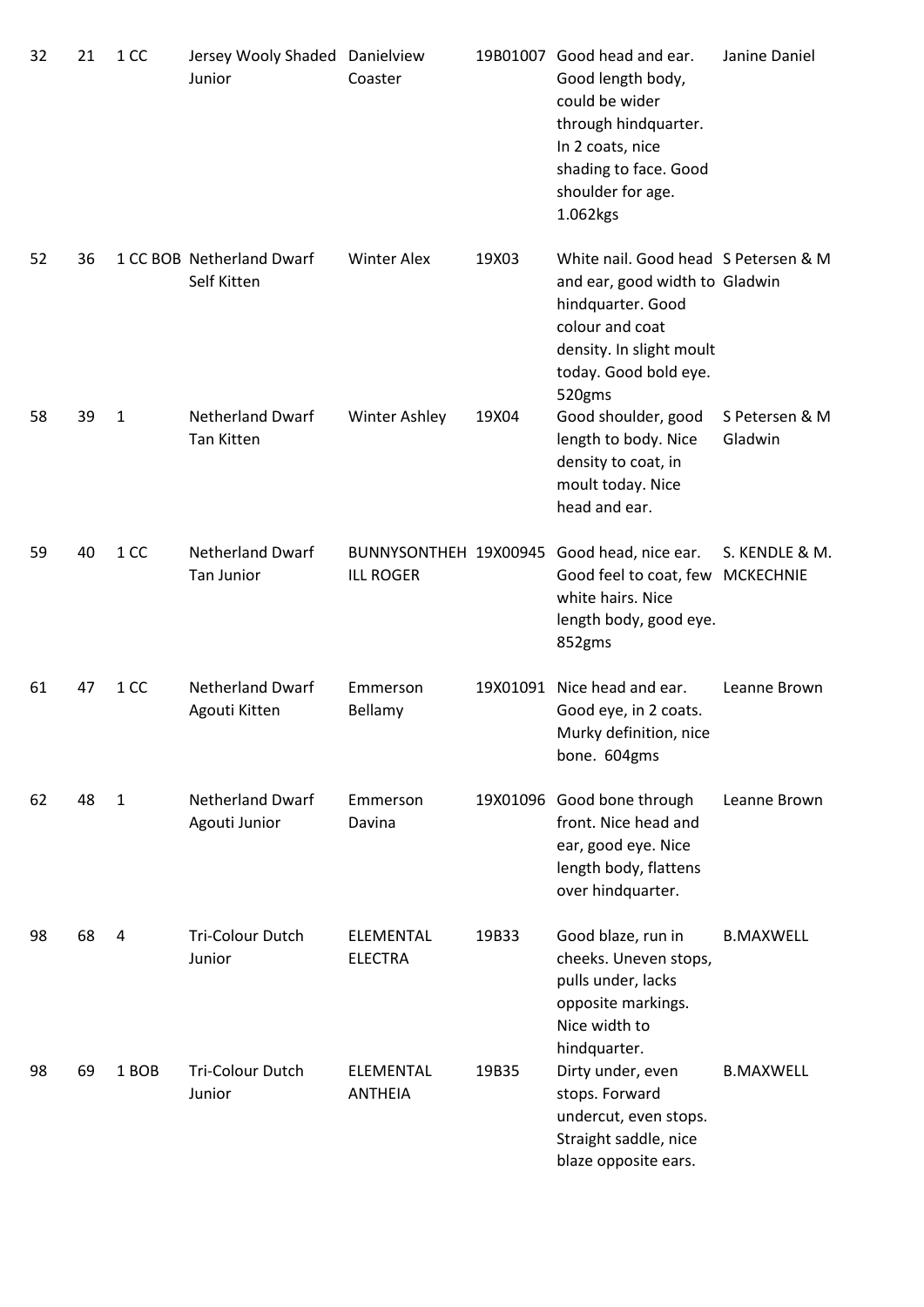| 98               | 70 | 3              | Tri-Colour Dutch<br>Junior                             | ELEMENTAL<br><b>CYBELE</b>                   | 19B36                | Dirty under, even<br>stops. Forward<br>undercut, lacks<br>opposite face. Couple<br>of strips through body.                                                                               | <b>B.MAXWELL</b>                              |
|------------------|----|----------------|--------------------------------------------------------|----------------------------------------------|----------------------|------------------------------------------------------------------------------------------------------------------------------------------------------------------------------------------|-----------------------------------------------|
| 98               | 71 | $\overline{2}$ | Tri-Colour Dutch<br>Junior                             | ELEMENTAL<br><b>ALASTOR</b>                  | 19B37                | Dirty under. Uneven<br>stops, forward<br>undercut. Lacks<br>opposite face, couple<br>of strips.                                                                                          | <b>B.MAXWELL</b>                              |
|                  |    |                | <b>Lop Breeds</b>                                      |                                              |                      |                                                                                                                                                                                          |                                               |
| Class Pen<br>146 | 72 | <b>Results</b> | 1 CC BOB Cashmere Miniature<br>Lop A/C Junior          | <b>Rabbits Name</b><br>Wonderland<br>Lorenzo | <b>Ring</b><br>19C11 | <b>Comments</b><br>Nice shading on face.<br>Nice head and ear,<br>lacks tips. Nice<br>shoulder, good length<br>body. Nice width to<br>hindquarter. Lacks<br>shading to body.<br>1.506kgs | <b>Exhibitor</b><br>S Petersen & M<br>Gladwin |
| 154              | 77 | 1 CC           | Dwarf Lop Shaded<br>Kitten                             | Heartfeltbunnies 19C00549<br>Paige           |                      | Good shading for age, Eleanor Lloyd<br>good head and ear.<br>Nice length body, nice<br>hindquarter. 1.44kgs                                                                              |                                               |
| 154              | 78 | $\overline{2}$ | Dwarf Lop Shaded<br>Kitten                             | Freya                                        |                      | Heartfeltbunnies 19C00550 Nice head and ear.<br>Nice shading, dead<br>coat. Nice length of<br>body, good width to<br>hindquarter.                                                        | Eleanor Lloyd                                 |
| 161              | 83 |                | 1 CC BOB Dwarf Lop Agouti<br>Junior                    | BUNNYSONTHEH 19C00546<br><b>ILL CLEO</b>     |                      | Good definition for<br>age. Nice head and<br>ear, good body length.<br>Good width to<br>hindquarter. 1.75kgs                                                                             | MISS JESSICA<br><b>KENDLE</b>                 |
| 194              |    |                | 103 1 CC BOB Miniature Lop Shaded Danielview<br>Junior | Winnie                                       | 19K00789             | Good head and ear,<br>good shading. Good<br>bone through front.<br>Good length to body<br>and width to<br>hindquarter. 1.15kgs                                                           | Janine Daniel                                 |
| 196              |    | 110 1 CC       | Miniature Lop Tan<br>Kitten                            | HIDDENVALLEY<br><b>GEMMA</b>                 | 19K00806             | Nice head and ear.<br>Nice length body.<br>Dead coat, nice colour.<br>748gms                                                                                                             | S. KENDLE & M.<br><b>MCKECHNIE</b>            |